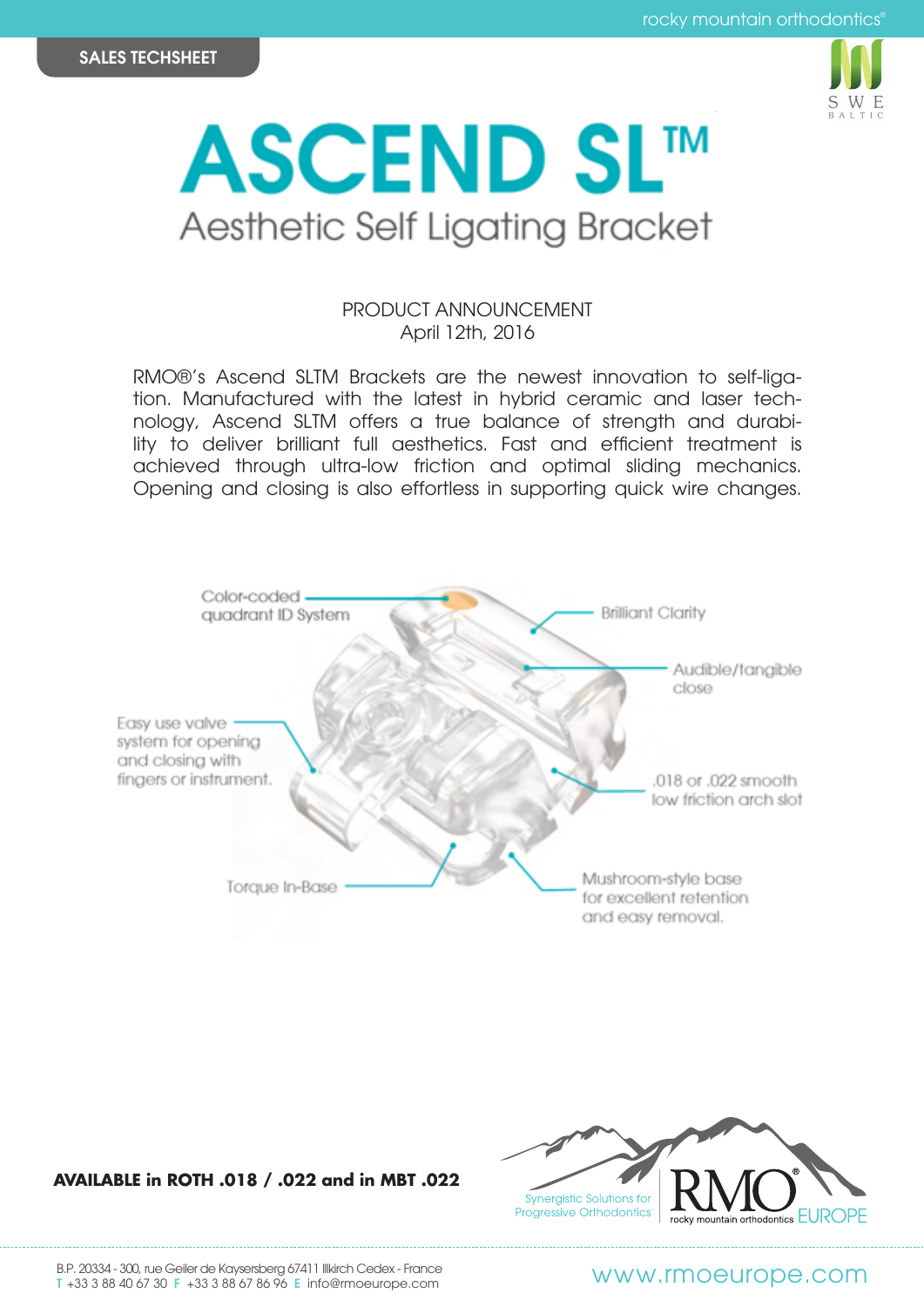

| <b>PART NUMBERS</b> | <b>DESCRIPTION</b>                 | <b>QUANTITY</b> |  |  |  |
|---------------------|------------------------------------|-----------------|--|--|--|
| <b>ECI0882</b>      | <b>SL INSTRUMENT</b>               | <b>PCS</b>      |  |  |  |
| <b>ECKQ5000</b>     | ROTH 018 - KIT 5-5 with hook 3/4/5 | 20              |  |  |  |
| <b>ECKQ5100</b>     | ROTH 022 - KIT 5-5 with hook 3/4/5 | 20              |  |  |  |
| <b>ECKQ5300</b>     | MBT 022 - KIT 5-5 with hook 3/4/5  | 20              |  |  |  |

|            | <b>MBT</b>    |                                        |                    |               |                |                             |               |                      |               |                |
|------------|---------------|----------------------------------------|--------------------|---------------|----------------|-----------------------------|---------------|----------------------|---------------|----------------|
|            | <b>PART</b>   | <b>SLOT</b><br><b>SIZE</b><br>(POUCES) | <b>DESCRIPTION</b> | <b>TORQUE</b> | <b>ANGLE</b>   | <b>ROTA-</b><br><b>TION</b> | <b>IN/OUT</b> | <b>WIDTH</b><br>(mm) | <b>MARKS</b>  |                |
|            | <b>NUMBER</b> |                                        |                    |               |                |                             |               |                      | <b>COLOR</b>  | <b>POINT</b>   |
|            | ECQ5300       | 0.022                                  | UR1                | 17            | 5              | $\Omega$                    | 0.75          | 2.4                  | <b>ORANGE</b> | 1              |
|            | ECQ5301       | 0.022                                  | ULI                | 17            | 5              | $\Omega$                    | 0.75          | 2.4                  | <b>ORANGE</b> | $\overline{1}$ |
|            | ECQ5302       | 0.022                                  | UR <sub>2</sub>    | 10            | 8              | $\Omega$                    | 0.75          | 2,4                  | <b>GREEN</b>  | 1              |
|            | ECQ5303       | 0.022                                  | UL2                | 10            | 8              | $\Omega$                    | 0.75          | 2.4                  | <b>GREEN</b>  | $\overline{1}$ |
|            | ECQ5304       | 0.022                                  | UR3                | $\mathbf 0$   | 8              | 4                           | 0.75          | 2,6                  | <b>RED</b>    | $\overline{1}$ |
|            | ECQ5305       | 0.022                                  | UL3                | $\mathbf 0$   | 8              | 4                           | 0.75          | 2,6                  | <b>RED</b>    | $\overline{1}$ |
|            | ECQ5306       | 0.022                                  | UR3HK              | $\mathbf 0$   | 8              | 4                           | 0.75          | 2.6                  | <b>RED</b>    | $\overline{1}$ |
|            | ECQ5307       | 0.022                                  | UL3HK              | $\mathbf 0$   | 8              | 4                           | 0.75          | 2,6                  | <b>RED</b>    | $\overline{1}$ |
| MAXILLARY  | ECQ5308       | 0.022                                  | <b>UR45</b>        | $-7$          | $\Omega$       | $\Omega$                    | 0.75          | 2.8                  | <b>BLUE</b>   | $\overline{2}$ |
|            | ECQ5309       | 0.022                                  | UL4,5              | $-7$          | $\Omega$       | $\Omega$                    | 0.75          | 2,8                  | <b>BLUE</b>   | $\overline{2}$ |
|            | ECQ5310       | 0.022                                  | <b>UR4,5HK</b>     | $-7$          | $\Omega$       | $\Omega$                    | 0.75          | 2,8                  | <b>BLUE</b>   | $\overline{1}$ |
|            | ECQ5311       | 0.022                                  | <b>UL4.5 HK</b>    | $-7$          | $\Omega$       | $\Omega$                    | 0.75          | 2.8                  | <b>BLUE</b>   | $\overline{1}$ |
|            | ECQ5312       | 0.022                                  | LR/L1,2            | $-6$          | $\mathbf 0$    | $\Omega$                    | 0.75          | 2,5                  | <b>PURPLE</b> | $\overline{2}$ |
|            | ECQ5313       | 0.022                                  | LR3                | $\Omega$      | 3              | $\overline{2}$              | 0.75          | 2,8                  | <b>YELLOW</b> | $\mathbf{1}$   |
|            | ECQ5314       | 0.022                                  | LL3                | $\Omega$      | 3              | $\overline{2}$              | 0.75          | 2,8                  | <b>YELLOW</b> | $\mathbf{1}$   |
|            | ECQ5315       | 0.022                                  | LR3HK              | $\Omega$      | 3              | $\overline{2}$              | 0.75          | 2,8                  | <b>YELLOW</b> | $\overline{1}$ |
|            | ECQ5316       | 0.022                                  | LL3HK              | $\Omega$      | 3              | $\overline{2}$              | 0,75          | 2,8                  | <b>YELLOW</b> | $\overline{1}$ |
|            | ECQ5317       | 0.022                                  | LR4                | $-12$         | $\mathbf{2}$   | $\Omega$                    | 0.75          | 2,8                  | <b>BROWN</b>  | -1             |
|            | ECQ5318       | 0.022                                  | LL4                | $-12$         | $\overline{2}$ | $\Omega$                    | 0.75          | 2,8                  | <b>BROWN</b>  | $\mathbf{1}$   |
|            | ECQ5319       | 0.022                                  | LR4HK              | $-12$         | $\overline{2}$ | $\Omega$                    | 0.75          | 2,8                  | <b>BROWN</b>  | $\mathbf{1}$   |
|            | ECQ5320       | 0.022                                  | LL4HK              | $-12$         | $\overline{2}$ | $\Omega$                    | 0.75          | 2.8                  | <b>BROWN</b>  | $\mathbf{1}$   |
| MANDIBULAR | ECQ5321       | 0.022                                  | LR5                | $-12$         | $\mathbf{2}$   | 0                           | 0,75          | 2,8                  | <b>BLACK</b>  | -1             |
|            | ECQ5322       | 0.022                                  | LL <sub>5</sub>    | $-12$         | $\mathbf{2}$   | $\mathbf{0}$                | 0.75          | 2,8                  | <b>BLACK</b>  | 1              |
|            | ECQ5323       | 0.022                                  | LR5HK              | $-12$         | $\overline{2}$ | $\Omega$                    | 0,75          | 2,8                  | <b>BLACK</b>  | $\mathbf{1}$   |
|            | ECQ5324       | 0.022                                  | LL5HK              | $-12$         | $\overline{2}$ | $\Omega$                    | 0.75          | 2,8                  | <b>BLACK</b>  | $\mathbf{1}$   |